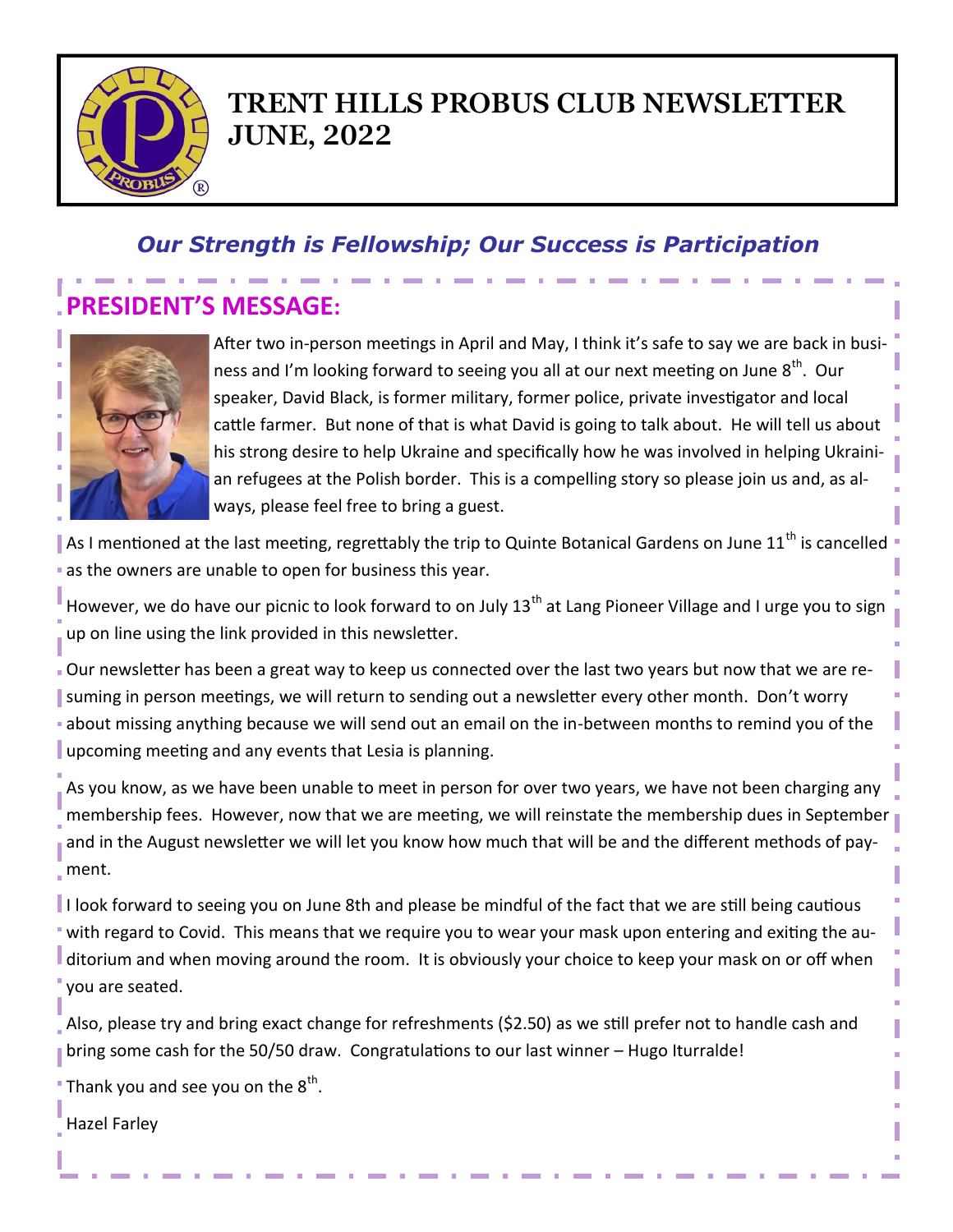#### **JUNE GENERAL MEETING:**

Wednesday, June 8th, 10 am

Location: St. John's United Church Hall

#### **Speaker: David Black**



When the war started on February 24, 2022, David's initial reaction was that he needed to do what he could to help the people of Ukraine.

As he has military training, David's first thought was to volunteer to fight but friends and family quickly reminded him of his age and physical limitations.

David learned that there was a huge backlog of refugees at the Polish border trying to get to friends, family and other safe havens throughout Europe. He decided this was something he could help with and in his presentation, he will tell us about his journey and experiences over 26 days in Ukraine.



**We request that masks be worn upon entering and while circulating in the hall.** 

**Don't forget your name tag! Guests are welcome. Please bring \$2.50 to help cover the cost of refreshments (exact change only). Our 50/50 Draw will take place for those who wish to partake.** 



### **LAST MONTH'S SPEAKER SYNOPSIS by Bev McComb**

Ted Barris was our Probus Speaker on May 11, 2022.

Ted is a noted author. He and his pile of books arrived in time to speak to the members.

The topic was mostly about his father, Alex, who had gone into the army as an unqualified Medic. At that time Medics were not recognized by any other groups of the army as being essential, they were called "mommies".

Ted grew up taking his father Alex's path in life as a journalist and a free lance reporter, publishing books along the way such as Danger, Victory, Juno, Great Escape, Dam, and Rush to Danger. He also wrote 8 Non-Fiction Military History books.

Ted was a Centennial College School Teacher in Toronto. He was invited to attend a trip walking the same route the 94th Infantry Division 1945 had taken in the Battle of the Bulge where his Dad had been. He resigned his position at the school and joined the group.

When he returned home, Ted took the last book he had written "Rush to Danger" and rewrote it with all the new information he had obtained on his journey.

What an enjoyable , interesting story he presented. You could almost feel the excitement of his journey.